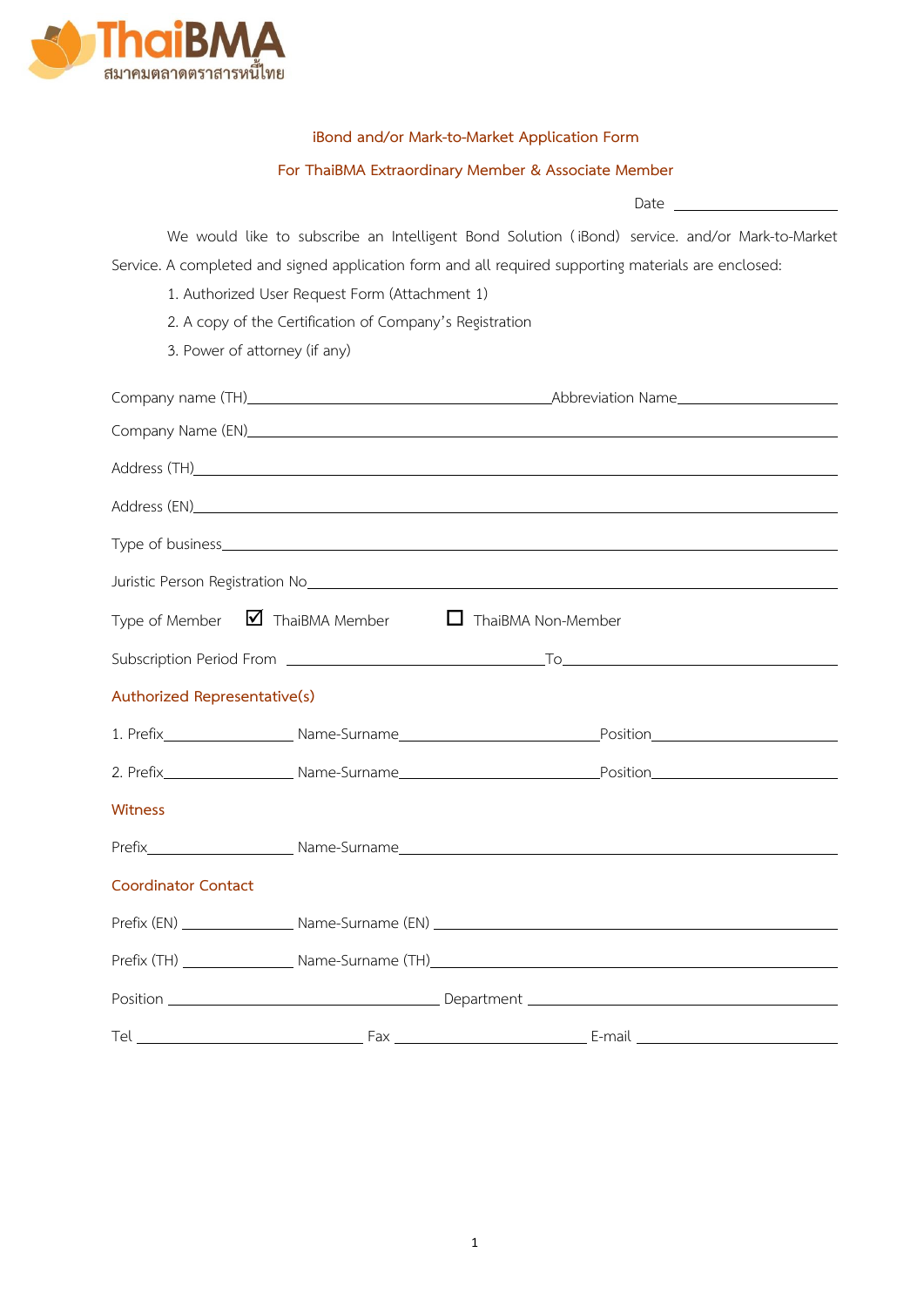

Please mark  $\blacksquare$  the item/s you would like to subscribe

| Service Type : iBond                                                           | <b>Authorized Users</b>             |                                            | <b>Annual Fee</b> | <b>Adding Users</b>        |
|--------------------------------------------------------------------------------|-------------------------------------|--------------------------------------------|-------------------|----------------------------|
| iBond                                                                          | 6 <sup>th</sup>                     |                                            | 135,000           |                            |
| <b>Adding Users</b>                                                            | 7 <sup>th</sup> and more (per user) |                                            | 13,500/User       | Users                      |
| Service Type: Mark-to-Market                                                   |                                     | <b>Annual Fee</b>                          |                   | <b>Adding Users</b>        |
| End-of-Day Mark-to-Market                                                      |                                     | $\Box$ For iBond Subcribers                |                   | Users                      |
| Access time at 5.30 pm (regular trading day,                                   |                                     | THB 187,500/ 6 Users                       |                   | THB 18,750/additional user |
| excluding the 15 <sup>th</sup> and the last trading day of                     |                                     | For iBond Non-Subcribers                   |                   | Users                      |
| the month) and $6.00$ pm (the $15th$ and the last<br>trading day of the month) |                                     | THB 187,500/ 1 User                        |                   | THB 18,750/additional user |
| Mark-to-Market 2 Hours lagged                                                  |                                     | □ No Charge (Show Mark-to-Market Price for |                   |                            |
| Access time at 7.00 pm                                                         |                                     | all registered bond)                       |                   |                            |

### **Remarks**

1. The annual fees shown above do not include a 7% VAT.

2. Details of preliminary information are as specified in this application form used for calculation service fees and specified in iBond License Agreement and/or Mark-to-Market License Agreement.

3. ThaiBMA reserves the right to change the amount of the annual fee.

4. In case the applicant fails to pay the services fees within the period as specified, ThaiBMA reserves the right to suspend the provided services. Failure to disclose all necessary information may result in a delay assessment of your application

5. In case ThaiBMA found that the applicant does not use such information and/or services pursuant to specified purpose, or such information and/or services are changed, modified or redistributed by the applicant without prior written consent from ThaiBMA, ThaiBMA reserves the right to do any act as appropriate.

6. For more information, please contact Bond Pricing and Product Development Department at 02-257-0357 Ext.451-456 or pricing@thaibma.or.th

## **Payment Method**

Money transfer (TR) to "The Thai Bond Market Association" Saving A/C 001-5-64527-7 at The Siam Commercial Bank PCL., Chidlom Branch. Please fax us a copy of the deposit slip or any proof of payment to 02-257-0355

The subscriber and the users have read, understood and acknowledged ThaiBMA's privacy notice.

The Privacy Notice is available on ThaiBMA website at https://www.thaibma.or.th/pdf/2021/[PrivacyNotice](https://www.thaibma.or.th/pdf/2021/PrivacyNotice.pdf).pdf

......................................................... Authorized Representative(s)

 $($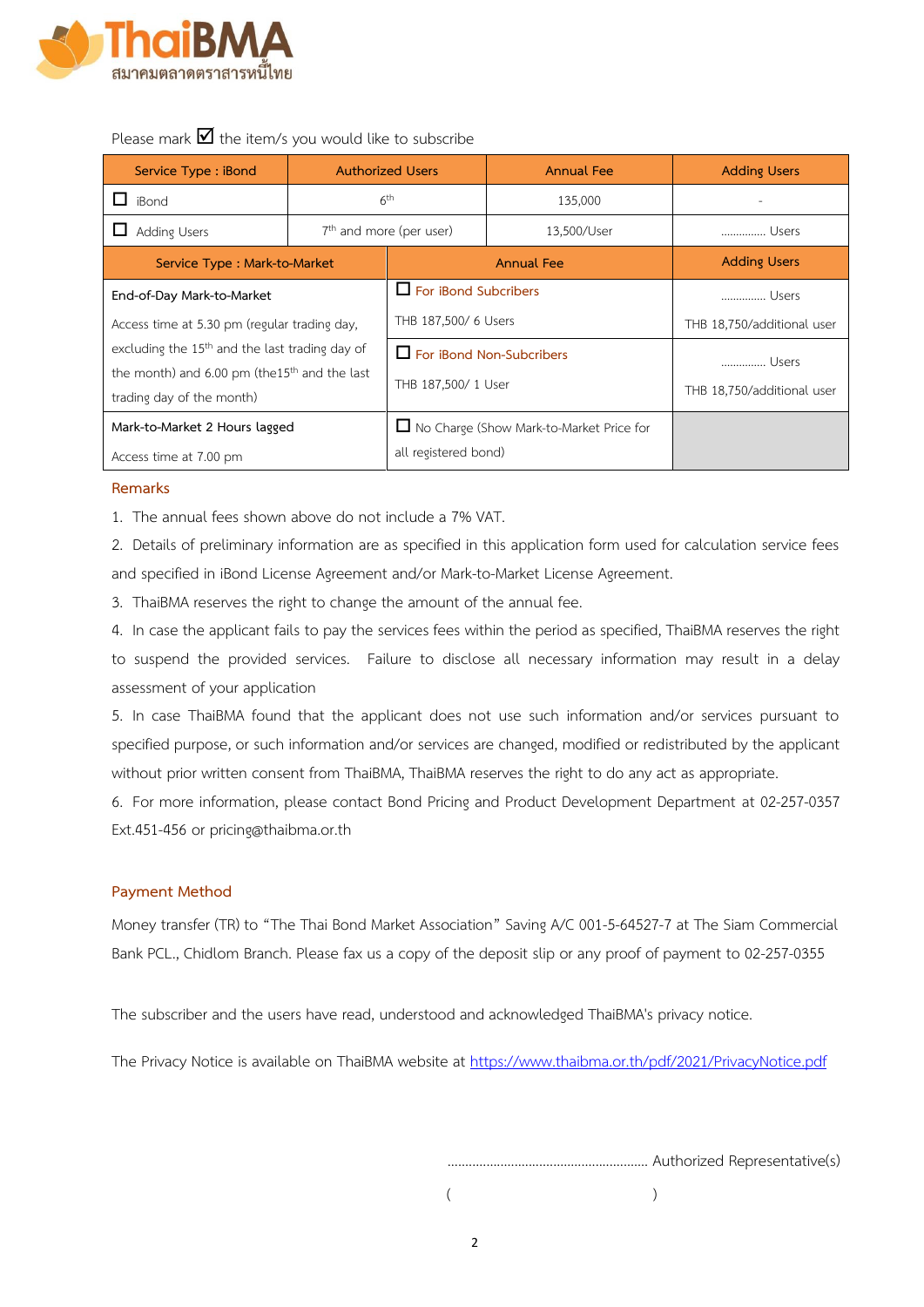

**Attachment 1**

**iBond and/or Mark-to-Market Application Form**

# **For ThaiBMA Extraordinary Member & Associate Member**

| <b>Authorized Users</b> |  |
|-------------------------|--|
|                         |  |
|                         |  |
|                         |  |
|                         |  |
|                         |  |
|                         |  |
|                         |  |
|                         |  |
|                         |  |
|                         |  |
|                         |  |
|                         |  |
|                         |  |
|                         |  |
|                         |  |
| Tel. $\_\_$             |  |
|                         |  |
|                         |  |
|                         |  |
|                         |  |